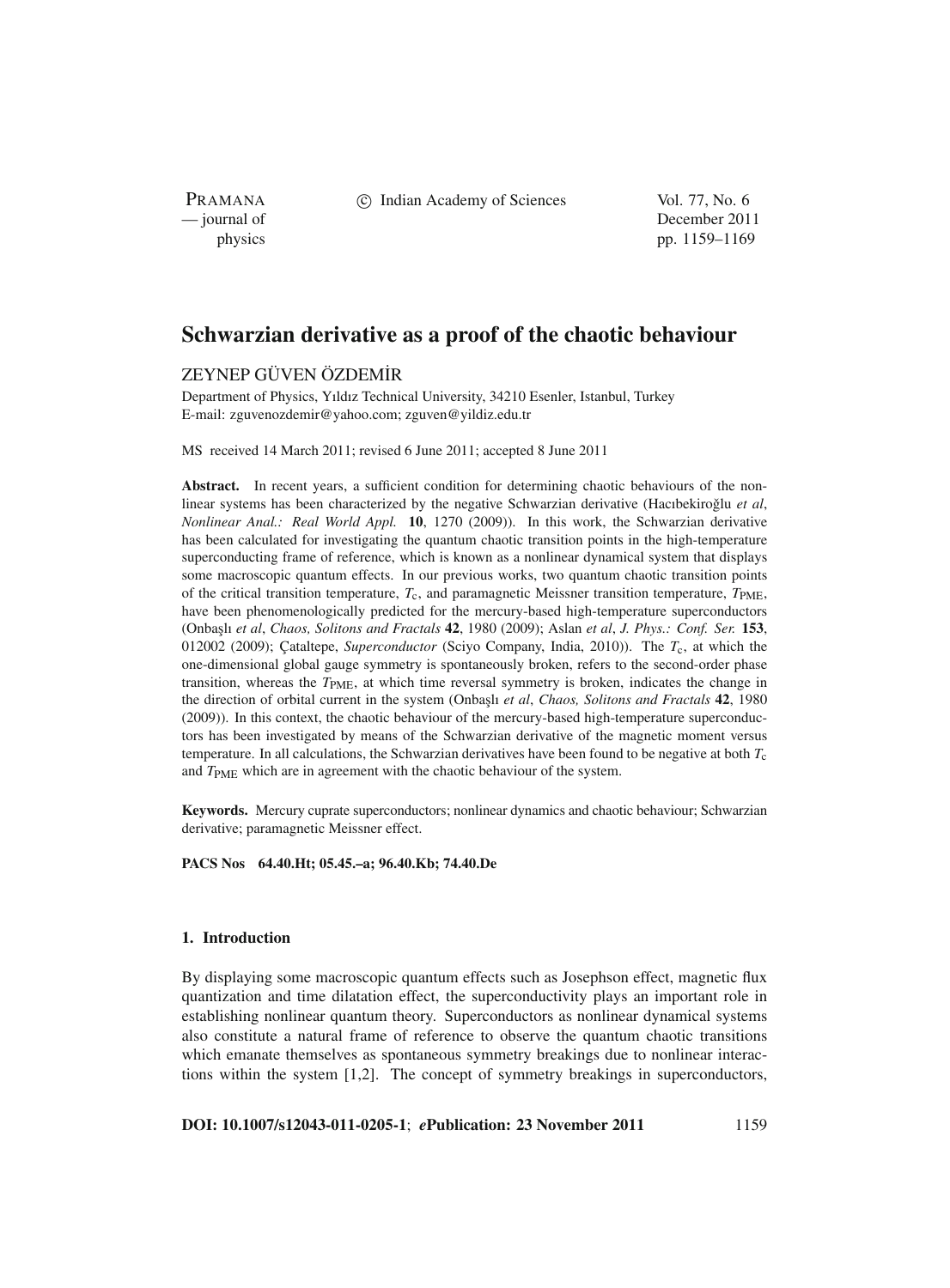especially in mercury-based high-temperature superconductors, was discussed by means of chaotic behaviour (i.e. chaotic transitions) in detail in our previous works [3–5]. Moreover, solitons, which are accepted as a universal concept in nonlinear science, had also been previously predicted in the mercury-based high-temperature superconductors [3]. As is known, solitons can be found in a Josephson junction, where two superconductors are separated by a thin insulating layer [6]. The copper oxide layered mercury cuprate superconducting system has an intrinsic Josephson junction structure, as well. Furthermore, there have been various studies about dynamical chaos in long Josephson junctions since 1982. The role of the phase of quantum wave function in long Josephson junction is considered as dynamical chaos that is described by nonlinear sine-Gordon equation [7–12]. For these reasons, one has the right to consider a high-temperature mercury cuprate superconductor, for which electron–phonon interactions are strong and nonlinear [13] and which displays intrinsic Josephson effect, as a nonlinear dynamical system. In this point of view, determining the Schwarzian derivative is a convenient mathematical method to investigate the chaotic behaviours in such nonlinear dynamical condensed matter systems.

According to our previous works [3–5], mercury-based high-temperature superconductors exhibit two quantum chaotic transitions: at the critical transition temperature  $(T_c)$ , and at paramagnetic Meissner transition temperature  $(T_{PME})$ . Hence, this work is devoted to establish the mathematical determination of the chaotic behaviours in mercury cuprate high-temperature superconductors by determining the Schwarzian derivative. For this purpose, the following sections are focussed on the main features of the superconducting state by means of chaotic transitions and the Schwarzian derivative for deciding the chaotic behaviours in superconductors.

#### **2. Chaos and superconductivity**

The combination of the concepts of chaos and superconductivity produces an interesting phenomenon for almost 30 years. In this section, we shall be focussing on both chaos and superconductivity phenomena and their interesting relation.

The concept of chaos in science is something different from the concept in common usage. The centre of chaos theory is the discovery of the unpredictable behaviour of systems in long terms that have strong relation between long-range order and structure. In this context, 'chaos' refers not to true randomness but to the orderly disorder characteristics of these systems. In other words, the main aim of the science of chaos is to comprehend this unusual complex attitude of such systems via mathematics [14].

Superconductivity itself is a natural consequence of 'macroscopic quantum effect'. As is known, macroscopic quantum effects result from the collective behaviour of quantum particles in such a way that all entities condense into the same state of being. In this context, superconductivity emanates from the collective motion of a huge number of harmonized electron pairs with zero spin and momentum (i.e. bosons) at low temperatures resulting in a coherent and highly long-range ordered state. In other words, in the superconducting state, fermionic electrons are unexpectedly paired by rearrangement of their spins via phonons that results in bosonic quasiparticles. As was previously stated by some scientists as well as Protogenov and Ryndyk from International Centre for Theoretical Physics in Trieste, 'The transition from the superconducting state to the normal state is accompanied by the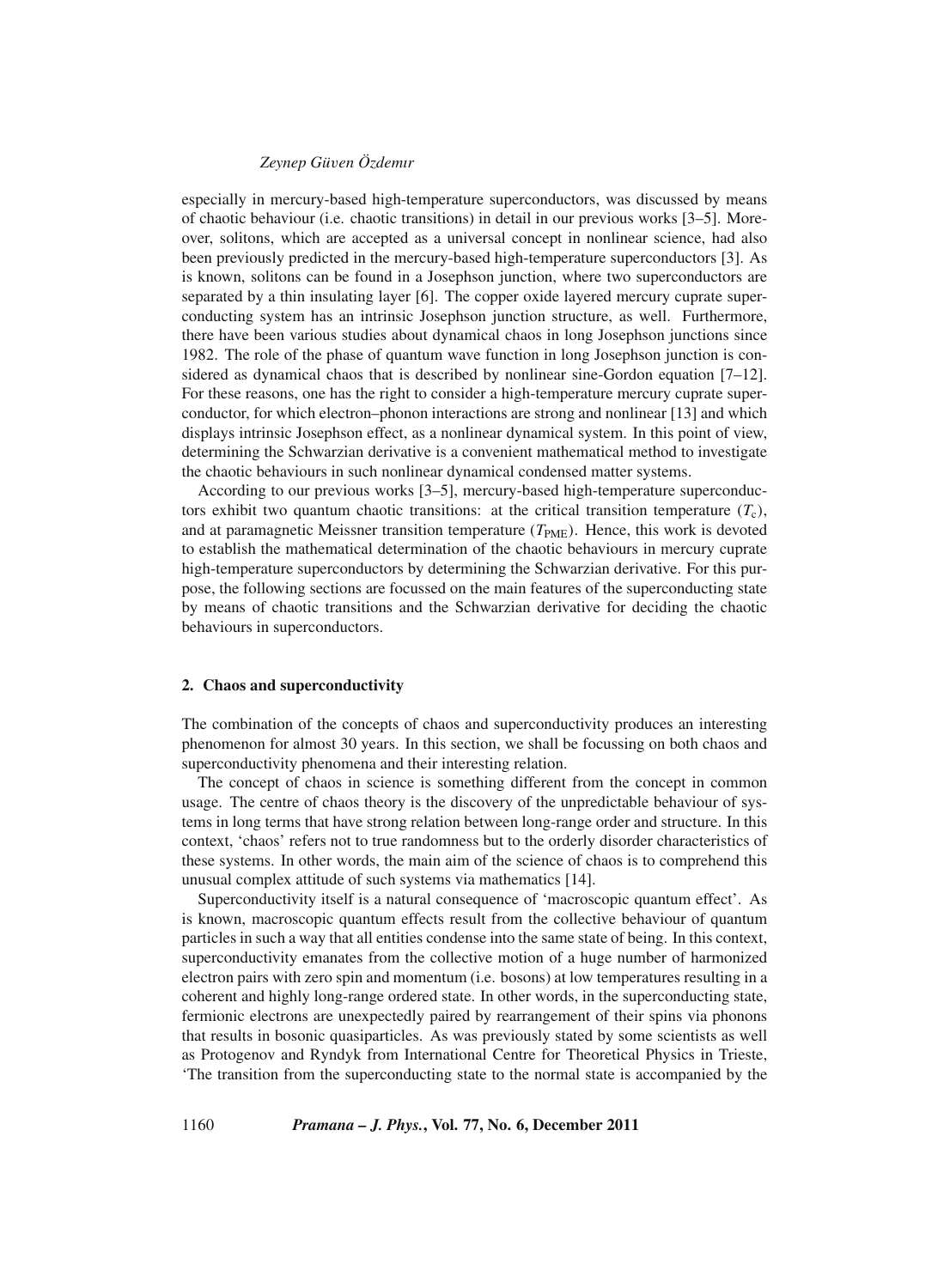#### *Schwarzian deri*v*ati*v*e as a proof of the chaotic beha*v*iour*

propagation of a quantum chaos from one cell to the whole space and corresponds to the transition into the confinement phase of spin-wave excitation sources. The formation of this rigid coherent system of quantum braids manifests itself in the character of the spectrum of quasiparticle's collective motions. It has a finite gap in the long wave limit and is almost dispersionless' [15]. Moreover, the microscopic origin of chaos is related to the appearance of an excitation gap in the superconducting state. The occurrence of an excitation gap in superconductors is accepted as a signature of quantum chaos [16,17].

The condensation of electron pairs into a single quantum state in the superconducting phase, the so called as Bose–Einstein condensation (BEC), occurs at a specific temperature, known as critical transition temperature  $(T_c)$ , at which the gap appears above the Fermi level. The critical transition temperature also marks a second-order phase transition which manifests itself as a discontinuity of the third derivative of thermodynamic function of the system [1]. The experimental output of this discontinuity is clearly observed in both resistance vs. temperature and specific heat vs. temperature data. In the picture of chaos, the superconducting transition is considered as chaotic transition because of all these reasons previously mentioned in this section.

Furthermore, the essence of chaos is directly related to the transition from one state to another where the probability density of the system changes with temperature [18]. In other words, one of the most characteristic features of the chaotic behaviour of the systems is the strong dependence of system's states on the changes in its parameters. The state of the system changes with only small variations in some parameters of the system such as temperature [19]. In this context, the probability distribution function of the superconducting system experiences a transition from Fermi–Dirac (FD) to Bose–Einstein (BE) due to small variation in temperature at  $T_c$  [5]. Moreover, the one-dimensional global gauge symmetry is broken together with the order parameter at  $T_c$  due to the off-diagonal long-range order [20]. This unexpected transition at  $T_c$  is detected on the magnetic data of the system. Based on the relevant literature, the transition from zero magnetic moment state to diamagnetic state at *T*c, which is the main feature of superconductivity, is named as 'chaotic'. The mathematical interpretation of this chaotic behaviour at  $T_c$  is represented by the concept of change of probability density. Although the temperature parameter is the main driving force for this kind of chaotic transition, it has been understood that various parameters and the initial conditions such as crystallographic structure, oxygen content, purity (lack of impurities) etc. have crucial role in the transition from FD to BE. This means that the dynamical chaos can be controlled precisely by some advanced laboratory workings.

In this context, the critical transition temperature  $(T_c)$  is considered as the first chaotic point that is experimentally determined by resistance vs. temperature, magnetic moment vs. temperature and specific heat vs. temperature curves. In this work, the critical transition temperature was determined by the real component of the magnetic moment vs. temperature data. As is known, at  $T_c$ , the real component of the magnetic moment goes to zero.

The second quantum chaotic transition point is the paramagnetic Meissner transition temperature  $(T_{PME})$  at which the orbital current of the system changes its direction. Moreover, it has been previously determined that the concept of time reversal symmetry breaking becomes detectable on paramagnetic Meissner effect (PME) at *T*<sub>PME</sub> by observing the change of direction of orbital current [3–5]. In the PME, in contrast to the fundamental diamagnetic response of superconductors to external magnetic field, superconductors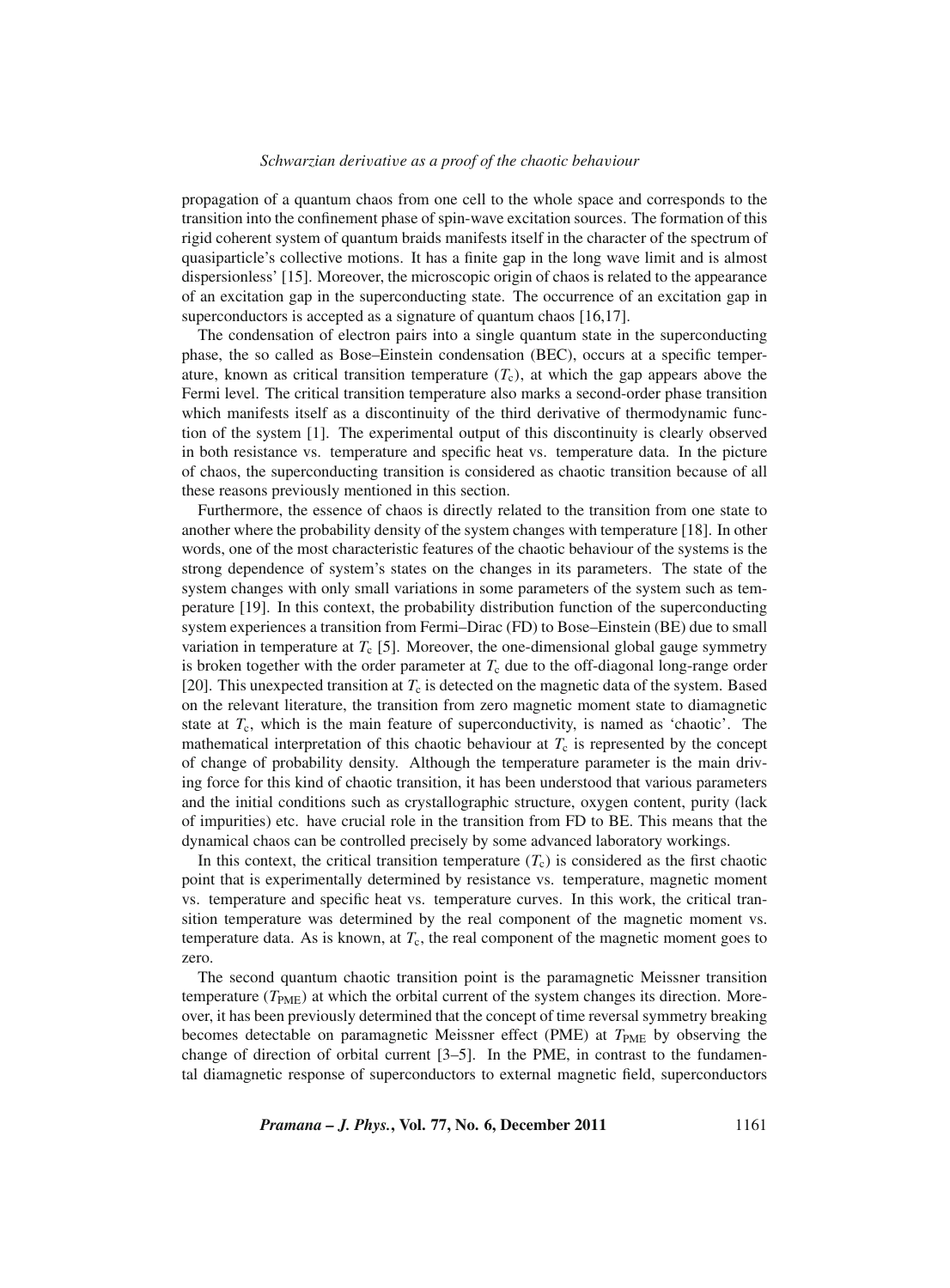acquire a net positive magnetic moment when they are cooled in very weak magnetic fields of the order of 1 G. The PME can be observed on both DC (direct current) and AC (alternative current) magnetic moment vs. temperature data of some very cleanly prepared high-temperature superconductors such as mercury cuprate superconductors. In this work, we shall focus on the AC magnetic moment vs. temperature data of  $HgBa_2Ca_2Cu_3O_{8+x}$ (Hg-1223) superconductors.

Hg-1223 superconductors are very special because these have the highest critical transition temperature at normal atmospheric pressure [3,21]. The new world record of critical transition temperature of  $T_c = 140$  K has also been observed in the optimally oxygendoped Hg-1223 superconductors [3]. Mercury cuprate superconductors also exhibit PME as shown in figures 1 and 2. PME manifests itself as the maximum positive magnetic moment signal at  $T_{\text{PME}}$  on the imaginary component of the magnetic moment vs. temperature data illustrated in figures 1 and 2. The AC magnetic moment vs. temperature curves was obtained by Quantun Design MPMS-5S model superconducting quantum interference device (SQUID).

The magnetic moment vs. temperature curves shown in figures 1 and 2 belong to the same batch of optimally oxygen-doped mercury cuprate superconductors. The main difference between the samples is their geometry. Figure 1 refers to the uncut, i.e. random shaped sample, whereas figure 2 corresponds to the cut, i.e. rectangular shaped optimally oxygen-doped HgBa<sub>2</sub>Ca<sub>2</sub>Cu<sub>3</sub>O<sub>8+*x*</sub> superconductors. Since the PME is the intrinsic feature



**Figure 1.** The real and imaginary components of the magnetic moment of the optimally oxygen-doped mercury cuprate superconductor,  $HgBa_2Ca_2Cu_3O_{8+x}$ . The imaginary part of the magnetic moment has a maximum at  $T_{\text{PME}} = 122$  K. The inset shows critical transition temperature,  $T_c = 140$  K via real component of the magnetic moment of the system.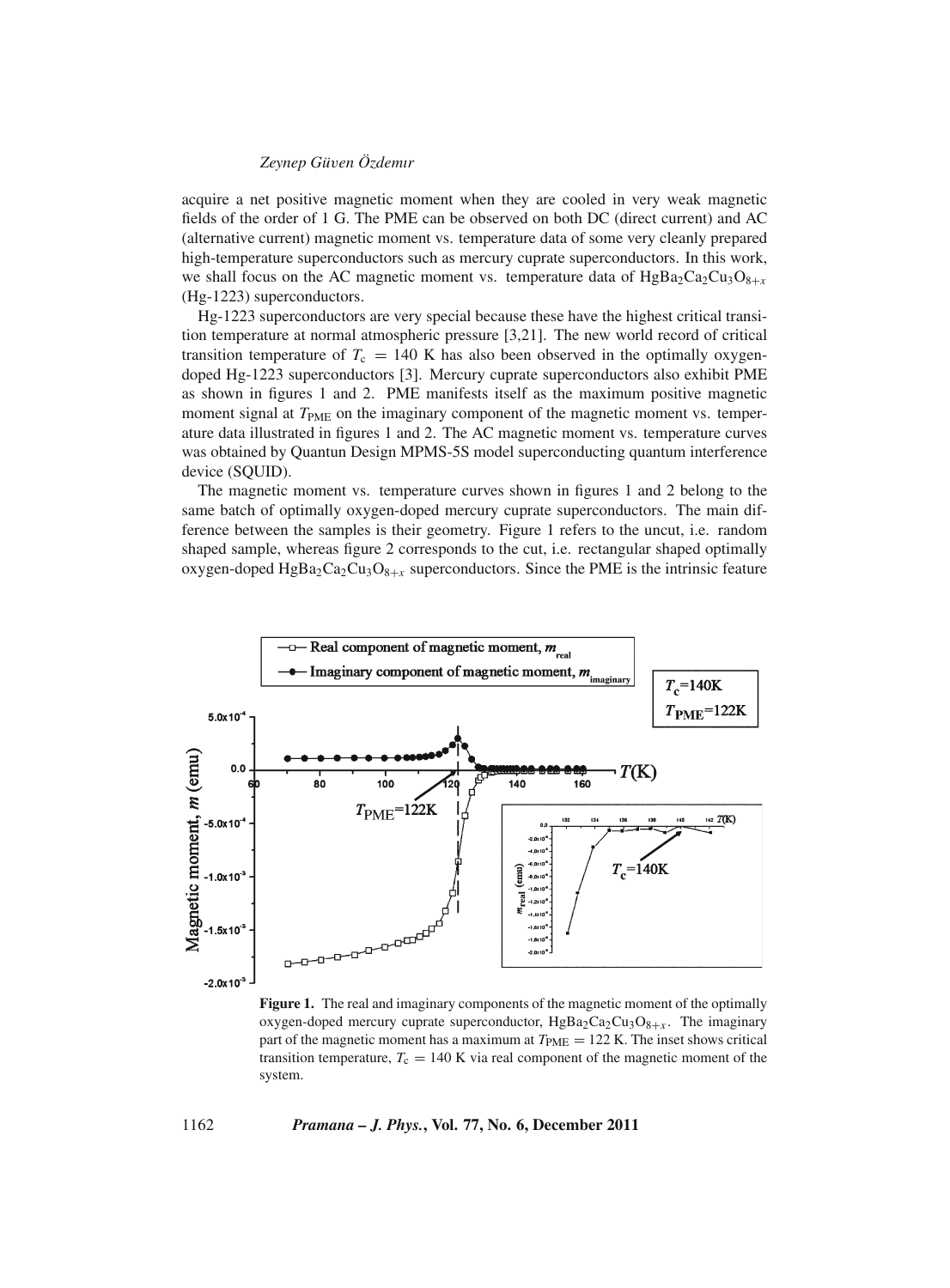

**Figure 2.** The real and imaginary components of the magnetic moment of the optimally oxygen-doped and cut mercury cuprate superconductor,  $HgBa_2Ca_2Cu_3O_{8+x}$ . The imaginary part of the magnetic moment has a maximum at  $T_{\text{PME}} = 116.1 \text{ K}$ . The inset shows critical transition temperature,  $T_c = 137$  K via real component of the magnetic moment of the system.

of the mercury cuprates, PME has been observed on both samples but it has been observed that cutting process lowers both  $T_c$  and  $T_{\text{PME}}$ .

According to figures 1 and 2, the imaginary component of the magnetic moment  $(m_{\text{imaginary}}(T))$  has a critical point at  $T_{\text{PME}}$  and  $m_{\text{imaginary}}(T)$  increases for  $T < T_{\text{PME}}$ , whereas  $m_{\text{imaginary}}(T)$  decreases for  $T > T_{\text{PME}}$ .

## **3. The Schwarzian derivative for determining the chaotic behaviours in superconductors**

One of the most crucial intrinsic properties of the chaotic systems is that the state of the system can be affected by small variations of its parameters. For instance, small changes in temperature parameter at  $T_c$  in the superconducting chaotic system manifest itself as an occurrence of the transition from Fermi–Dirac to Bose–Einstein distribution function. From this point of view, small variations in parameters in the condensed matter media, which display chaotic behaviour, can be investigated by means of derivative process, since the derivative of a function represents an infinitesimal change in the function with respect to one of its variables. So the derivative process is the most appropriate mathematical tool to detect chaotic behaviours. In this context, the Schwarzian derivative method has been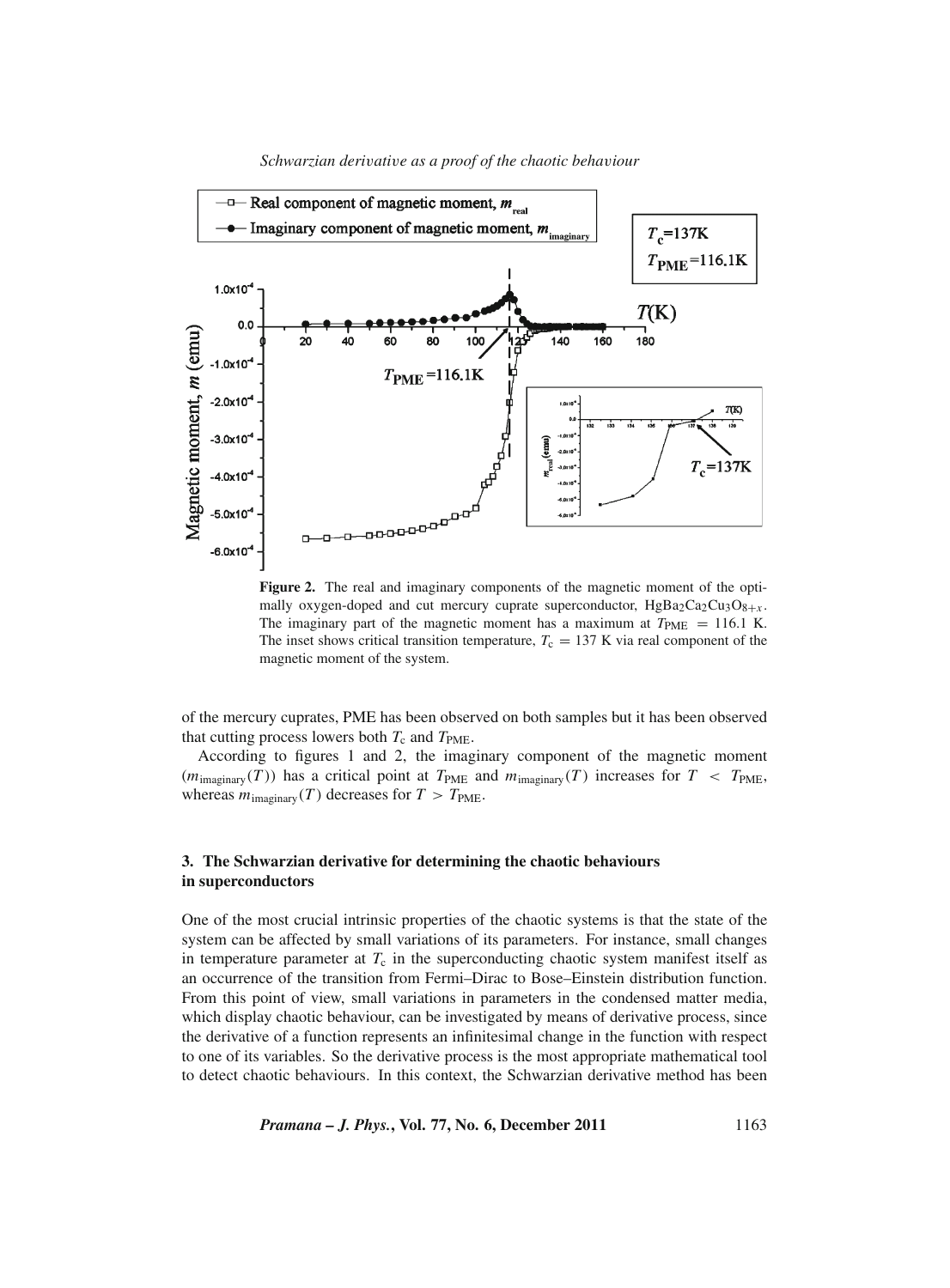utilized to find a sufficient condition for the chaotic behaviours of nonlinear dynamical systems [22].

The Schwarzian derivative  $Sf(x)$  of a locally univalent analytic function  $f$  at point  $x$ , is defined by

$$
Sf(x) = \left(\frac{f''(x)}{f'(x)}\right)' - \frac{1}{2} \left(\frac{f''(x)}{f'(x)}\right)^2,
$$
\n(1)

where  $f(x)$  is a function with one variable and  $f'(x)$  and  $f''(x)$  are its first and second continuous derivatives, respectively. The Schwarzian derivative is named after the German mathematician Hermann Schwarz who studied complex valued functions, but it was used for hypergeometric differential equations by Kummer in 1836 [23]. Moreover, Schwarzian derivative is invariant under linear fractional transformations (*T*), i.e. Möbius transformation given by eq. (2).

$$
S(T \circ f) = Sf. \tag{2}
$$

This means that Schwarzian derivative of any linear fractional transformation is zero [24,25]. In particular, Möbius transformation is the only function that satisfies the condition defined by

$$
S(f) = 0.\t\t(3)
$$

Although Möbius transformations are utilized for mapping in geometry, they have many applications that cover different disciplines in science from neuroscience to relativity theory. The fundamental Möbius transformations cover translation, inversion, and rotation operations as well as dilation effect. In our previous works, it has been determined that the superconducting system is invariant under both translation and inversion operations [3]. The long-range order and the tetragonal P/4 mmm lattice structure of the system enable invariance under these transformations. Moreover, the dilation effect in time manifests itself as the shift of plasma resonance frequency with respect to small variations in temperature [26–28]. From this point of view, superconducting system can be considered as a natural laboratory of mathematics that reflects some general properties of invariant Schwarzian derivative under Möbius transformations, as well.

In 1980s, the Schwarzian derivative was used for limiting the behaviour of dynamical systems [29,30]. According to Katz [31] and Hacıbekiroğlu *et al* [22], when the system behaves chaotically, the Schwarzian derivative of the function is negative. Moreover, the eventual negative Schwarzian derivative has also been utilized for searching chaotic behaviours in neuroscience, especially explaining the electrical activity in neural cells, a behaviour described as 'bursting' [32,33].

To investigate the chaotic behaviours in mercury cuprates, the Schwarzian derivatives of both the real and imaginary components of the magnetic moment of Hg-1223 superconductors,  $S[m_{\text{real}}(T)]$  and  $S[m_{\text{imaginary}}(T)]$ , have been calculated by eqs (4) and (5), respectively.

$$
S\left[m_{\text{real}}(T)\right] = \frac{m_{\text{real}}(T)'''}{m_{\text{real}}(T)'} - \frac{3}{2} \left(\frac{m_{\text{real}}(T)''}{m_{\text{real}}(T)}\right)^2,\tag{4}
$$

$$
S\left[m_{\text{imaginary}}(T)\right] = \frac{m_{\text{imaginary}}(T)'''}{m_{\text{imaginary}}(T)'} - \frac{3}{2} \left(\frac{m_{\text{imaginary}}(T)''}{m_{\text{imaginary}}(T)'}\right)^2,\tag{5}
$$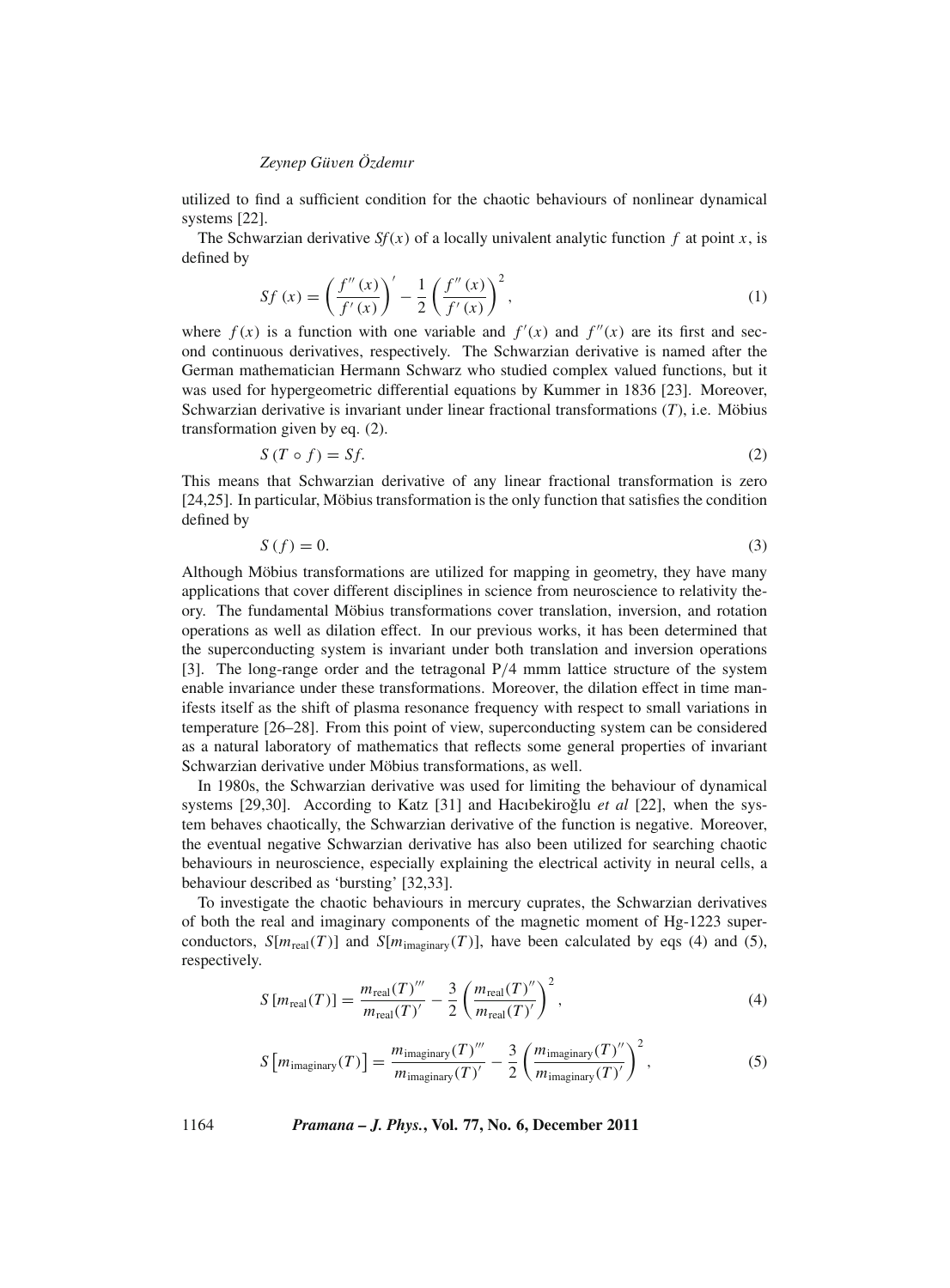where  $m'(T)$ ,  $m''(T)$  and  $m'''(T)$  represent the first-, second- and third-order derivatives of the magnetic moment with respect to temperature.

To calculate  $S[m_{\text{real}}(T)]$  and  $S[m_{\text{imaginary}}(T)]$ , the first-, second- and third-order derivatives of the components of the magnetic moments have been taken. The variations of the related derivatives with temperature for the optimally oxygen-doped sample are shown in figures 3a and 3b.



**Figure 3.** The variation of the first-, second- and third-order derivatives of **(a)** the real and **(b)** the imaginary components of the magnetic moment with temperature for the optimally oxygen-doped sample.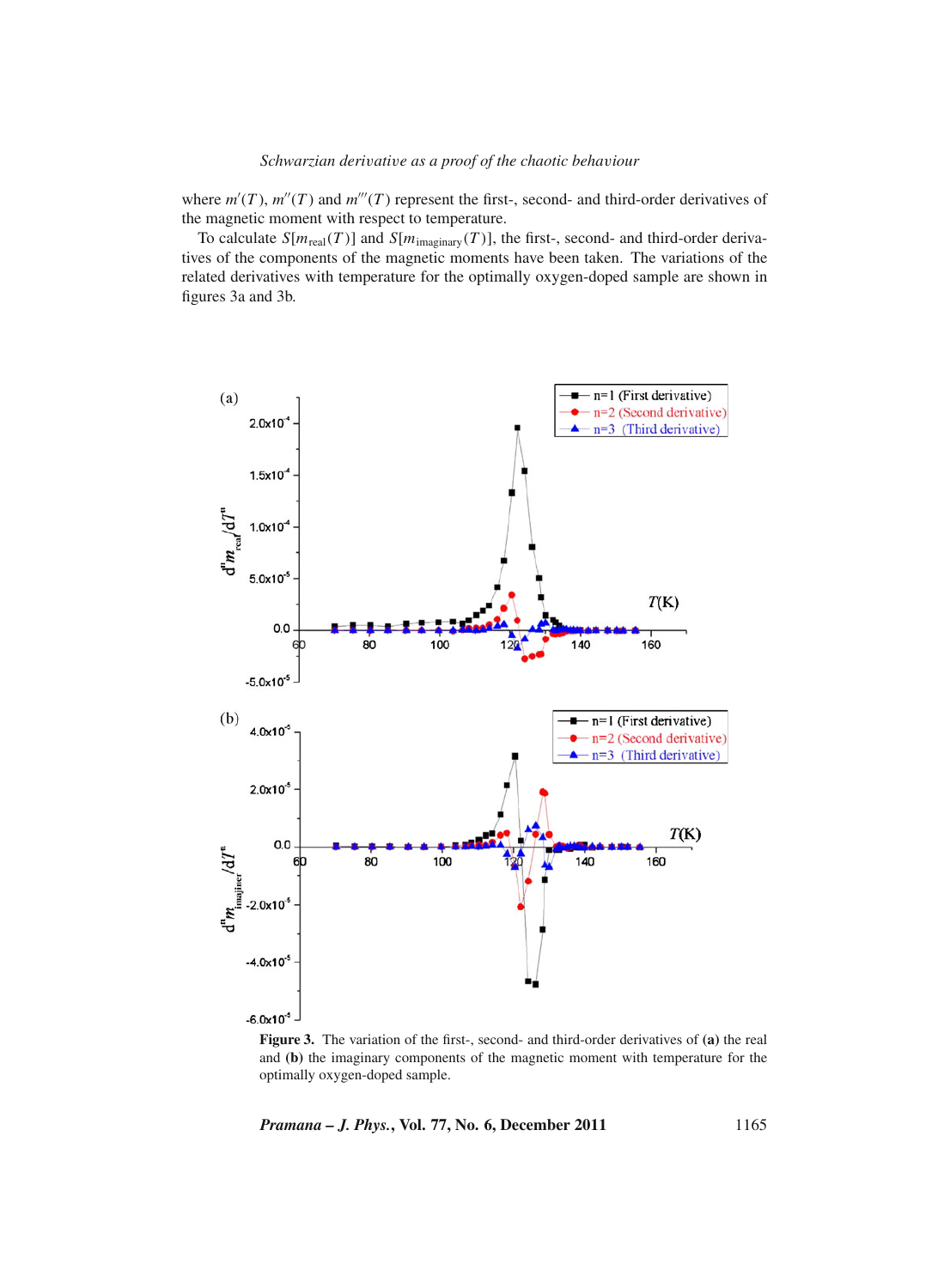

**Figure 4.** The Schwarzian derivative of the real component of the magnetic moment of the optimally oxygen-doped mercury cuprate superconductor,  $HgBa_2Ca_2Cu_3O_{8+x}$ .

The Schwarzian derivatives of the real and imaginary components of the magnetic moment of the optimally oxygen-doped mercury cuprates with  $T_c = 140$  K and  $T_{PME} =$ 122 K are given in figures 4 and 5, respectively.

The Schwarzian derivatives of the real and imaginary components of the magnetic moment of the optimally oxygen-doped and cut mercury cuprates with  $T_c = 137$  K and  $T_{\text{PME}} = 116$  K are given in figures 6 and 7, respectively.

#### **4. Discussions**

In this work, the chaotic behaviours of the mercury cuprate superconducting system have been investigated by calculating the Schwarzian derivatives. The investigation was realized



Figure 5. The Schwarzian derivative of the imaginary component of the magnetic moment of the optimally oxygen-doped mercury cuprate superconductor,  $HgBa<sub>2</sub>Ca<sub>2</sub>Cu<sub>3</sub>O<sub>8+x</sub>$ .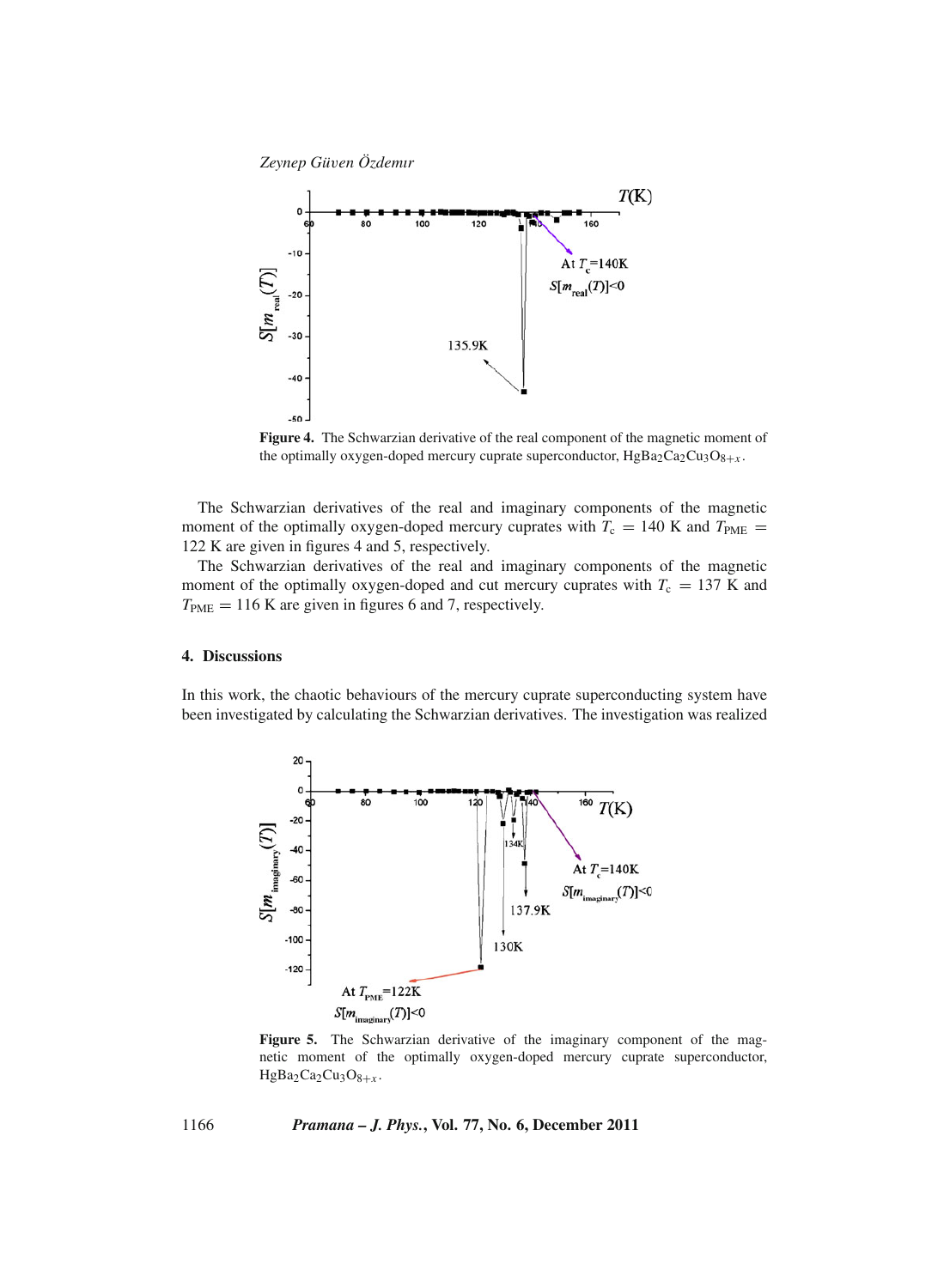*Schwarzian deri*v*ati*v*e as a proof of the chaotic beha*v*iour*



**Figure 6.** The Schwarzian derivative of the real component of the magnetic moment of the optimally oxygen-doped and cut mercury cuprate superconductor,  $HgBa<sub>2</sub>Ca<sub>2</sub>Cu<sub>3</sub>O<sub>8+x</sub>$ .

on two mercury cuprate superconducting systems which have different geometric shapes. Regardless of the geometry of the superconducting samples, the chaotic behaviours at both  $T_c$  and  $T_{PME}$  manifest themselves as the emergence of negativity in the Schwarzian derivatives of the real and imaginary parts of the magnetic moment data. Moreover, the second chaotic point (*T*<sub>PME</sub>) always reveals itself as the more sharp and distinct negative Schwarzian derivative peak than the first chaotic point  $(T_c)$  as shown in figures 5 and 7. Furthermore, a remarkable point in figures 5 and 7 is that some distinct negative Schwarzian derivative peaks have been determined between  $T_c$  and  $T_{PME}$  on both samples. While three distinct negative Schwarzian derivative peaks can be observed at 130 K, 134 K and approximately 138 K for the optimally oxygen-doped sample, only one negative and sharp peak can be seen at about 130 K for the optimally oxygen-doped and cut sample (figures 5 and 7). In this point of view, it can be deduced that the cutting process, that enables us to rearrange



**Figure 7.** The Schwarzian derivative of the imaginary component of the magnetic moment of the optimally oxygen-doped and cut mercury cuprate superconductor,  $HgBa_2Ca_2Cu_3O_{8+x}$ .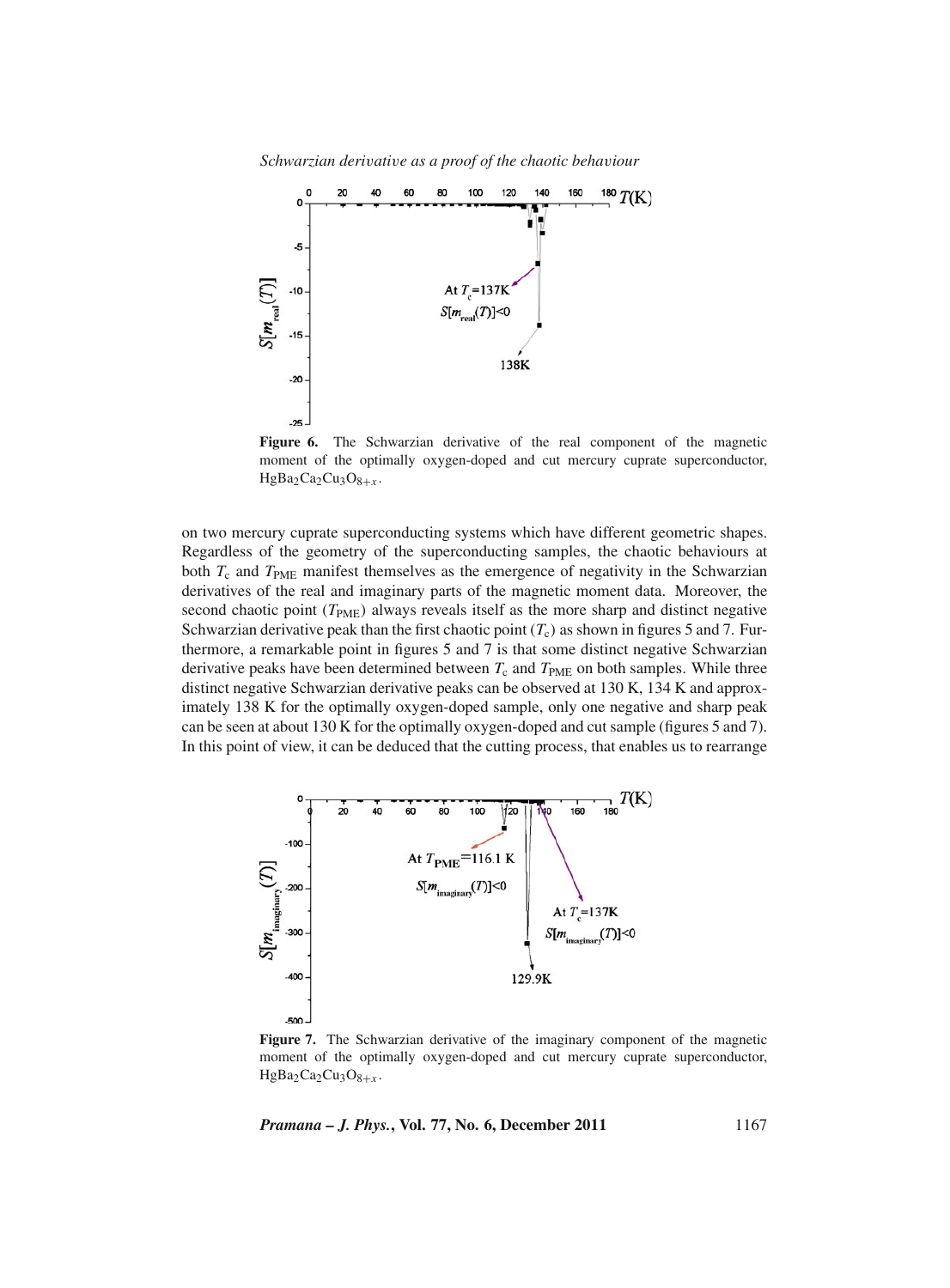the geometry of the sample as a parameter, also decreases the chaotic fluctuations between  $T_c$  and  $T_{PME}$  in the system. On the other hand, it is understood that no matter what parameters such as geometry, oxygen doping process etc., are changed, the chaotic behaviour always appears in the system which is proved by negative Schwarzian derivative peaks. Furthermore, a considerably large number of temperature points that satisfy the conditions are given below.

$$
S[m_{\text{real}}(T)] = 0
$$

$$
S[m_{\text{imaginary}}(T)] = 0
$$

From this point of view, it is concluded that the system is also invariant under linear fractional transformations, namely Möbius transformations.

#### **5. Conclusions**

In this paper, the Schwarzian derivative method, which is utilized for predicting the chaotic behaviours mathematically in nonlinear dynamical systems, was applied to a hightemperature superconducting condensed matter system for determining the chaotic points which were previously predicted phenomenologically. Moreover, it is proved that the system is invariant under translation and inversion operations and exhibits the time dilation effect by determining the points at which the Schwarzian derivative is zero. Hence, in this work the fact that chaos represents the order of disorder in long range has been determined by Schwarzian derivative method.

As result of the mathematical study, it has been proposed that the Schwarzian derivative is a convenient mathematical method for precise prediction of chaotic points in nonlinear superconducting condensed matter systems as well.

#### **Acknowledgements**

The author would like to thank Prof. Dr. U Onbash for suggesting this study of chaotic behaviours of high-temperature superconductors as well as for her valuable discussions on the issue.

#### **References**

- [1] X F Pang and Y P Feng, *Quantum mechanics in nonlinear systems* (World Scientific Publishing, Singapore, 2005)
- [2] Physics Survey Committee, *Physics through the 1990's condensed matter physics* (National Academy Press, Washington DC, 1986)
- [3] Ü Onba¸slı, Z Güven Özdemir and Ö Aslan, *Chaos, Solitons and Fractals* **42**, 1980 (2009)
- [4] Ö Aslan, Z Güven Özdemir, S S Keskin and Ü Onba¸slı, *J. Phys.: Conf. Ser.* **153**, 012002 (2009)
- [5] Ö Aslan Çataltepe, in: *Superconductor* edited by A M Luiz (Sciyo Company, India, 2010) pp. 273–290 (ISBN:978-953-307-107-7). Available in: http://www.intechopen.com/articles/ show/title/some-chaotic-points-in-cuprate-superconductors